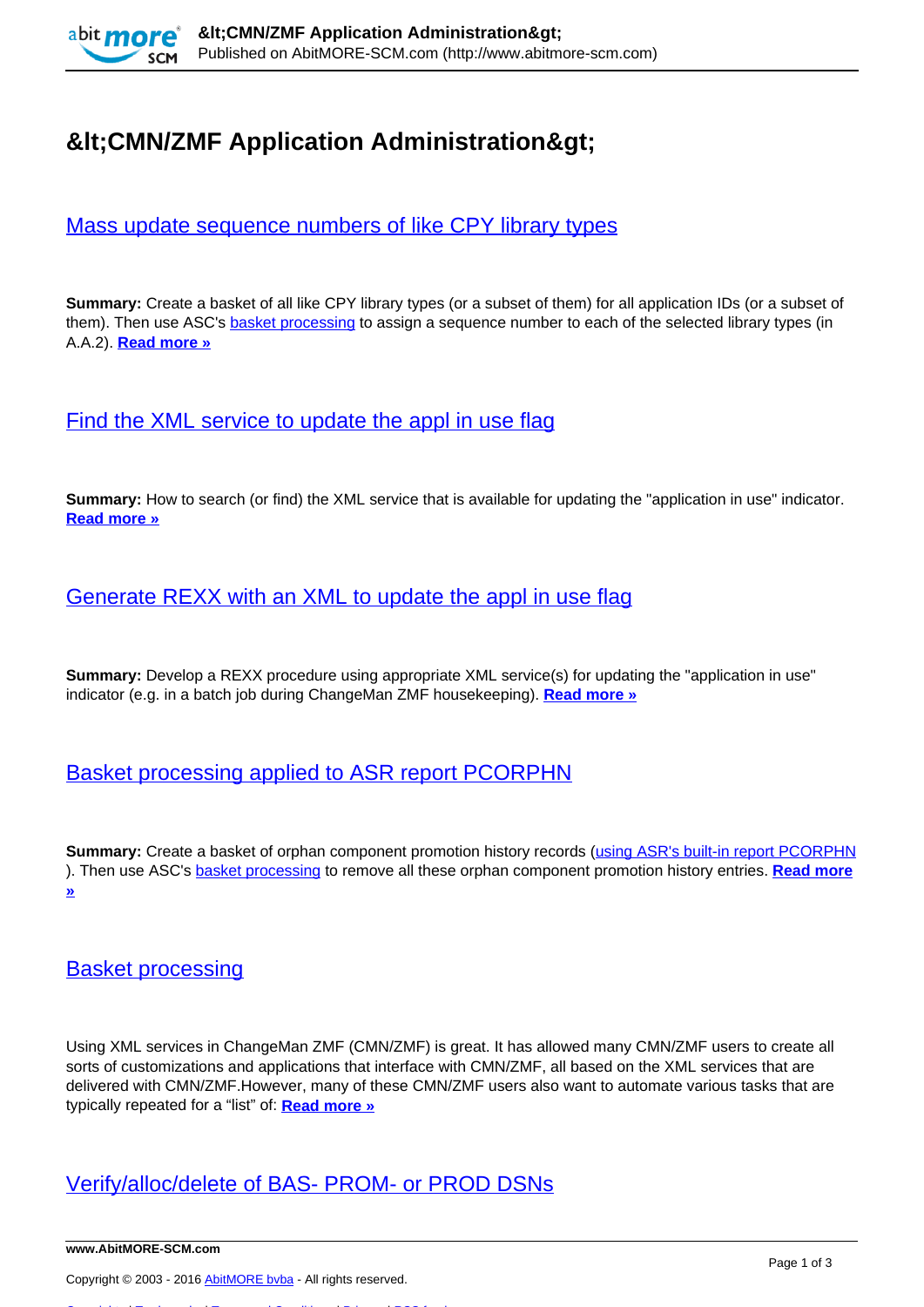

**[»](http://www.abitmore-scm.com/products/commander/builtin-solutions/ascz0202)**

**Summary:** Create a set of baskets for a single application (alternative: for all applications). Each basket contains all DSNs defined in application administration as production DSNs, baseline DSNs or promotion DSNs. **[Read more](http://www.abitmore-scm.com/products/commander/builtin-solutions/ascz0202)**

| <b>Solution Variables:</b>                                                                                                                                                                    |                                                                                                                                         |
|-----------------------------------------------------------------------------------------------------------------------------------------------------------------------------------------------|-----------------------------------------------------------------------------------------------------------------------------------------|
| ASC1 - AbitMORE® SCM Commander 1.4.1 -----------------------<br>Home > CMN/ZMF Solutions > Verify/allocate/delete PRM-, PRD- or BAS DSNs<br>$Command \Rightarrow$<br>$Scrol1 \Rightarrow CSR$ |                                                                                                                                         |
| Manage DSNs defined with application administration                                                                                                                                           |                                                                                                                                         |
| <b>Execution options</b>                                                                                                                                                                      |                                                                                                                                         |
| Trace: N<br>CMN/ZMF subsys: T CMN/ZMF subsystem ID                                                                                                                                            | N=No trace, Y=Rexx trace, X=Xml trace<br>Process option: 1 1=Allocate, 2=Info, 3=Delete<br>View JCL: $N$ View JCL before submit $(Y/N)$ |
| Target selection                                                                                                                                                                              | Appl id: IBAB Application ID ("" for all applications)<br>Site: acpd_____ Sitename ("" for all sites)                                   |
| Processing values<br>Basket prefix: U87462.B High level qualifier of the basket DSNs                                                                                                          |                                                                                                                                         |
|                                                                                                                                                                                               |                                                                                                                                         |
| Press <enter> to process, <end> to return</end></enter>                                                                                                                                       |                                                                                                                                         |

The above screen (via **Appl id** within **Target selection**) shows that this solution can be used for just 1 application, or for all (dozens? hundreds?) applications in 1 shot.

Also note that this solution (via **Site** within **Target selection**) can be used to process "ALL" sites together, or to process just 1 site (e.g. a new promotion or production target added in various applications) and eventually to be repeated for a 2nd site.

To understand how the output of this solution looks like, and how to further process that output, checkout the various steps in the scenario below.

#### [Recreate xNode DSNs for selected frozen pkgs](http://www.abitmore-scm.com/products/commander/builtin-solutions/ascz0051)

**Summary:** Submit a request to recreate the X-node DSNs for all frozen packages, optionally limited to only those packages that contain components of a specific library type. **[Read more »](http://www.abitmore-scm.com/products/commander/builtin-solutions/ascz0051) Solution Variables:** 

[Copyrights](http://www.abitmore-scm.com/legal/copyrights) | [Trademarks](http://www.abitmore-scm.com/legal/trademarks) | [Terms and Conditions](http://www.abitmore-scm.com/legal/terms) | [Privacy](http://www.abitmore-scm.com/legal/privacy) | [RSS feeds](http://www.abitmore-scm.com/rss.xml)